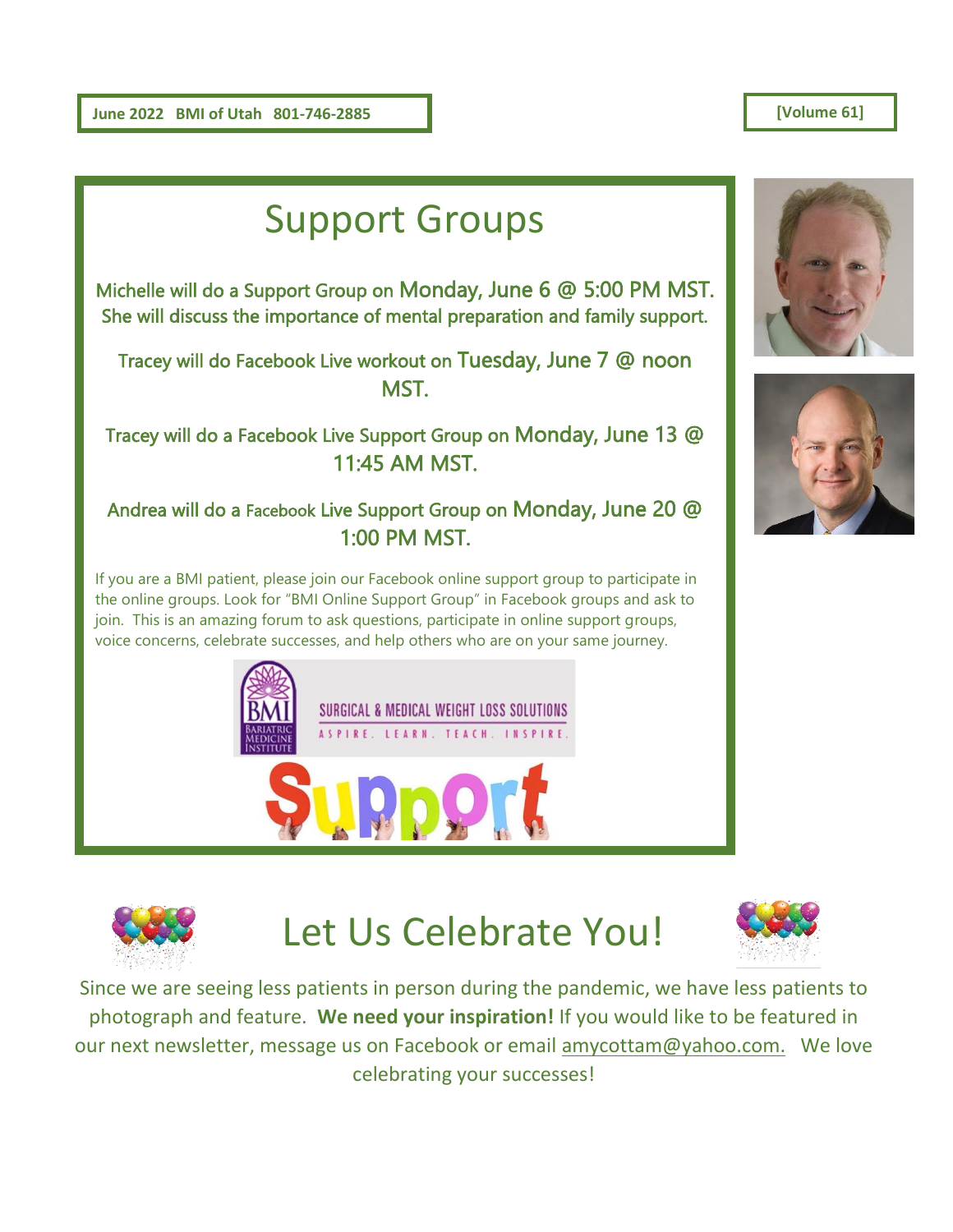# Our Recent Publications

Our study entitled "The Safety and Efficacy of Apixaban (Eliquis) in 5017 Post‐bariatric Patients with 95.3% Follow‐up: a Multicenter Study" was just published in the journal, *Obesity Surgery*. This study proved the efficacy of the protocol we developed to avoid blood clots in bariatric patients. Hopefully after this large study this protocol will become the norm with bariatric surgery.

[https://trebuchet.public.springernature.app/get\\_content/adcc26af-cd00-4863-94ab](https://trebuchet.public.springernature.app/get_content/adcc26af-cd00-4863-94ab-b5ea4fd9ab0f?fbclid=IwAR2kpPMz3d42vvmPQerZ5y0e9O__4n2ZxzMgP0ZEB74wh2wEQI1RPL6EH_U)b5ea4fd9ab0f?fbclid=IwAR2kpPMz3d42vvmPQerZ5y0e9O 4n2ZxzMgP0ZEB74wh2wEQI1RPL6EH\_U

## French Onion Soup from bariatriceating.com

#### Ingredients

6 cups thinly sliced sweet onions, red onions, yellow onions, single variety or mixed

- 2 garlic cloves, sliced
- 2 tablespoons butter
- 1 cup white wine
- 4 cups chicken broth –

Swanson's Chicken Stock is a good choice

2 cups beef broth –

Swanson's Beef Stock is a good choice Freshly grated nutmeg

### **Instructions**

- 1. Sauté onions and garlic in the butter until browned and caramelized, 25 to 30 minutes, take plenty of time for this step.
- 2. Add white wine, chicken and beef broth and cook for 30 to 45 minutes.
- 3. Add 1/4 teaspoon of the nutmeg, or to taste season with salt and pepper.